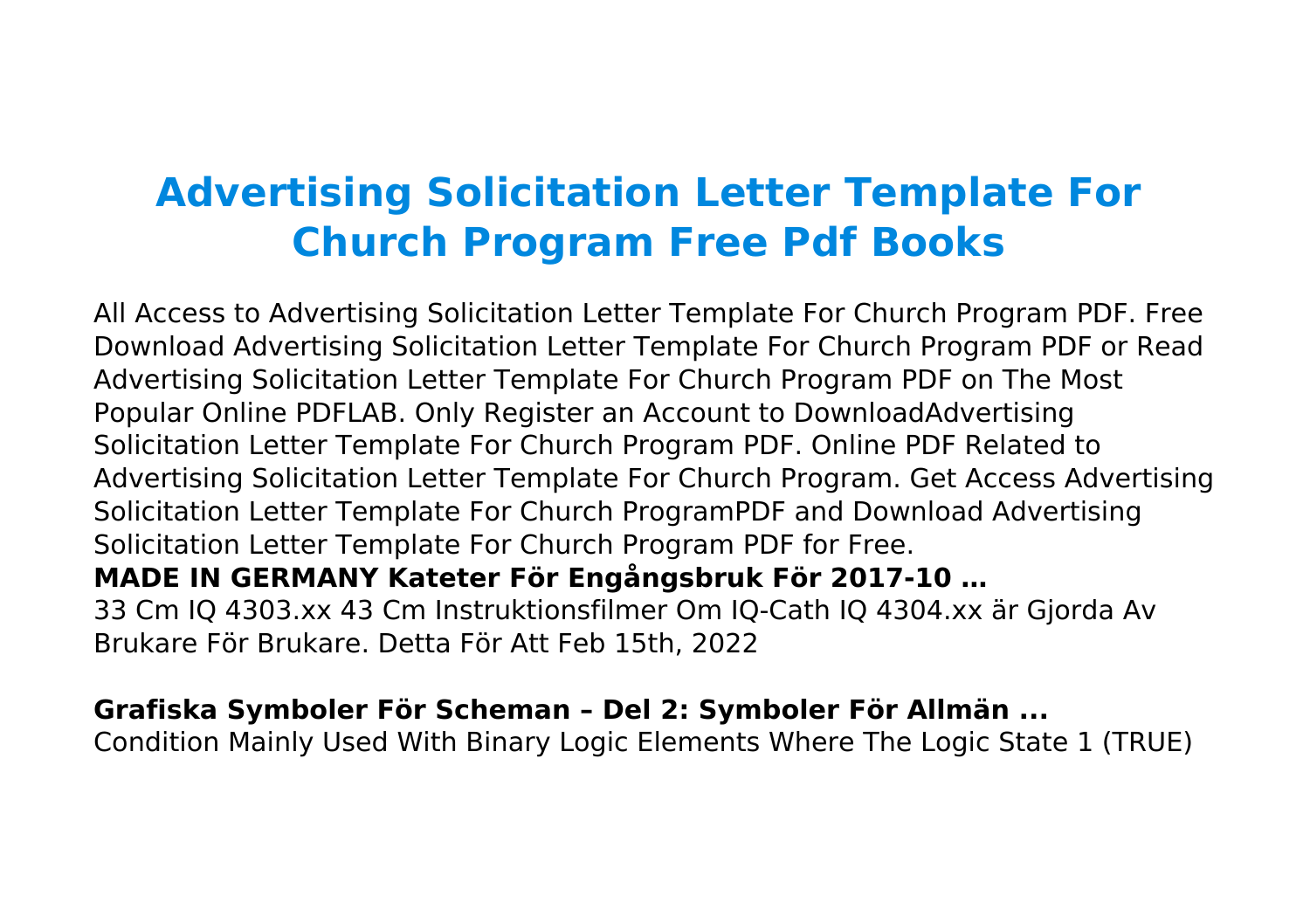Is Converted To A Logic State 0 (FALSE) Or Vice Versa [IEC 60617-12, IEC 61082-2] 3.20 Logic Inversion Condition Mainly Used With Binary Logic Elements Where A Higher Physical Level Is Converted To A Lower Physical Level Or Vice Versa [ Jan 6th, 2022

#### **Advertising Gilligan, Steve Advertising Radio Advertising ...**

Feb 27, 2017  $\cdot$  Yellow = Members Red = Protected White = Open Advertising Gilligan, Steve Advertising Radio Swidler, Eric Advertising Specialties Greenawalt, Jack Art Gallery O'Neal, Lyn Attorney Business Dagle, Dave Attorney Elder Law Nesbit, Marcia Attorney Family Law Enck, Chris Attorney Personal Injury Stone, Ethan Attorney Real May 25th, 2022

## **Solicitation Type Invitation For Bids Solicitation Number ...**

Scott Brechtel, CPPO 843-953-2737 Sbrechte@citadel.edu DESCRIPTION: The Citadel Seeks To Solicit Bids For Commercial Dry Cleaning And Laundry Equipment For Installation In The Laundry Services Building On Campus. The Term "Offer" Means Your "Bid" Or "Proposal". Your Offer Must Be Submitted In A Sealed Package. Solicitation Number Apr 22th, 2022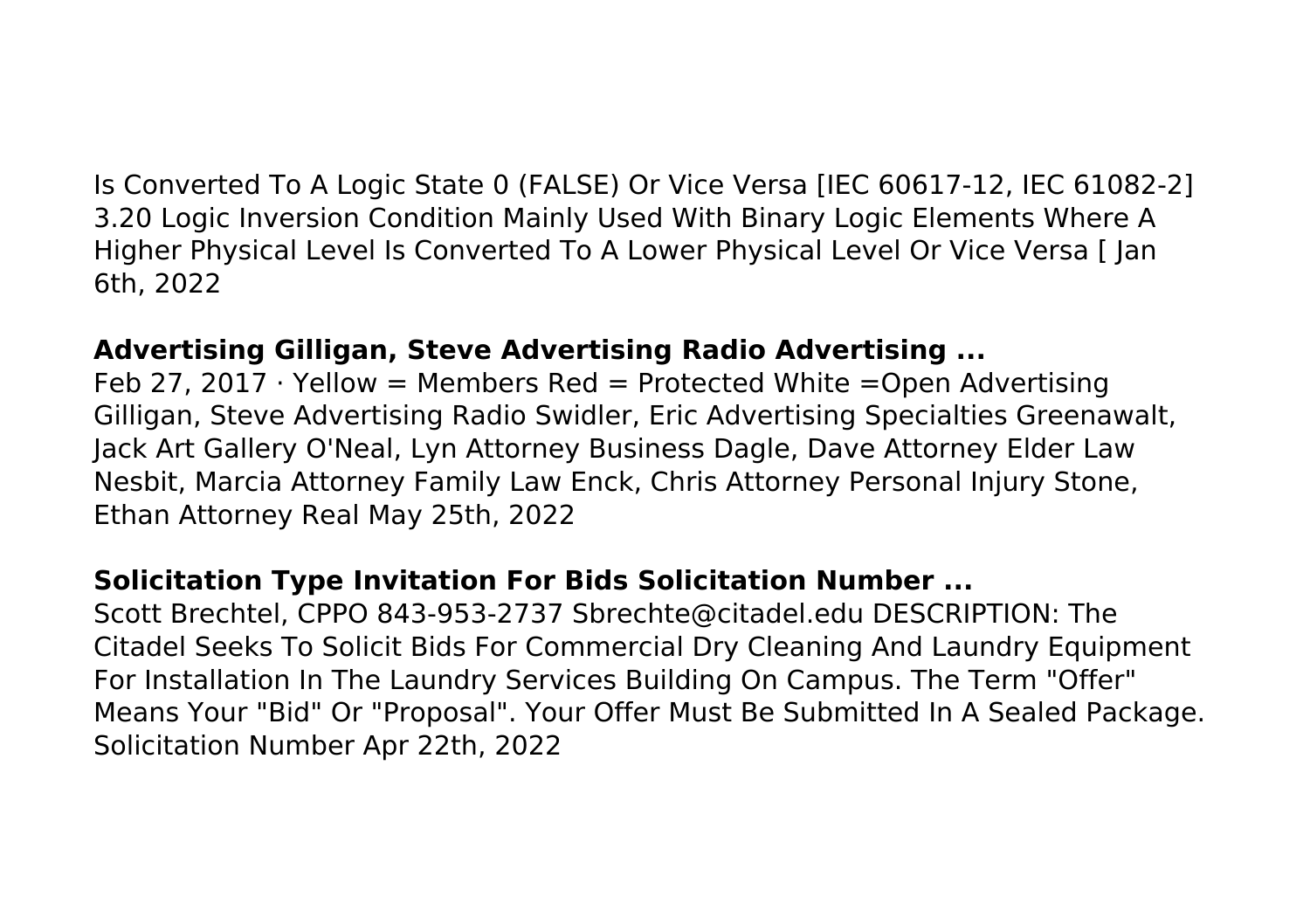## **SOLICITATION AMENDMENT Solicitation Closes - L'invitation ...**

Jun 10, 2021 · Solicitation No. - N° De L'invitation Amd. No. - N° De La Modif. Buyer ID - Id De L'acheteur EJ196-212534/A 002 FK315 Client Ref. No. - N° De Réf. Du Client File No. - N° Du Dossier CCC No./N° CCC - FMS No./N° VME May 6th, 2022

## **SOLICITATION, OFFER, 1. SOLICITATION NO. 2. TYPE OF ...**

Page 6 Of 78 0001 365 Dys. ADC 240,000,000 NAVFAC FAR EAST INSPECTOR OF RECORD FEAD DIEGO GARCIA PSC 466 BOX 61 FPO AP 96595-0061 FOB: Destination N40084 0002 N/A N/A N/A N/A 0003 N/A N/A N/A N/A 0004 N/A N/A N Feb 13th, 2022

## **Document Type: Combined Solicitation/Synopsis Solicitation ...**

9322 E. 41st St. Tulsa, Ok 74145 Filing Cabinets And Boxes Only-The Mover(s) Shall Place Filing Cabinets And Boxes Per The Direction Of Department Personnel Assigned To That Area. New Location 5100 Yale Building Suite 200 5110 S. Yale Ave, Tulsa Oklahoma, 74135 Completion Date 5/20/2018-Note: Subject To Change Depending On Award Date And Jun 18th, 2022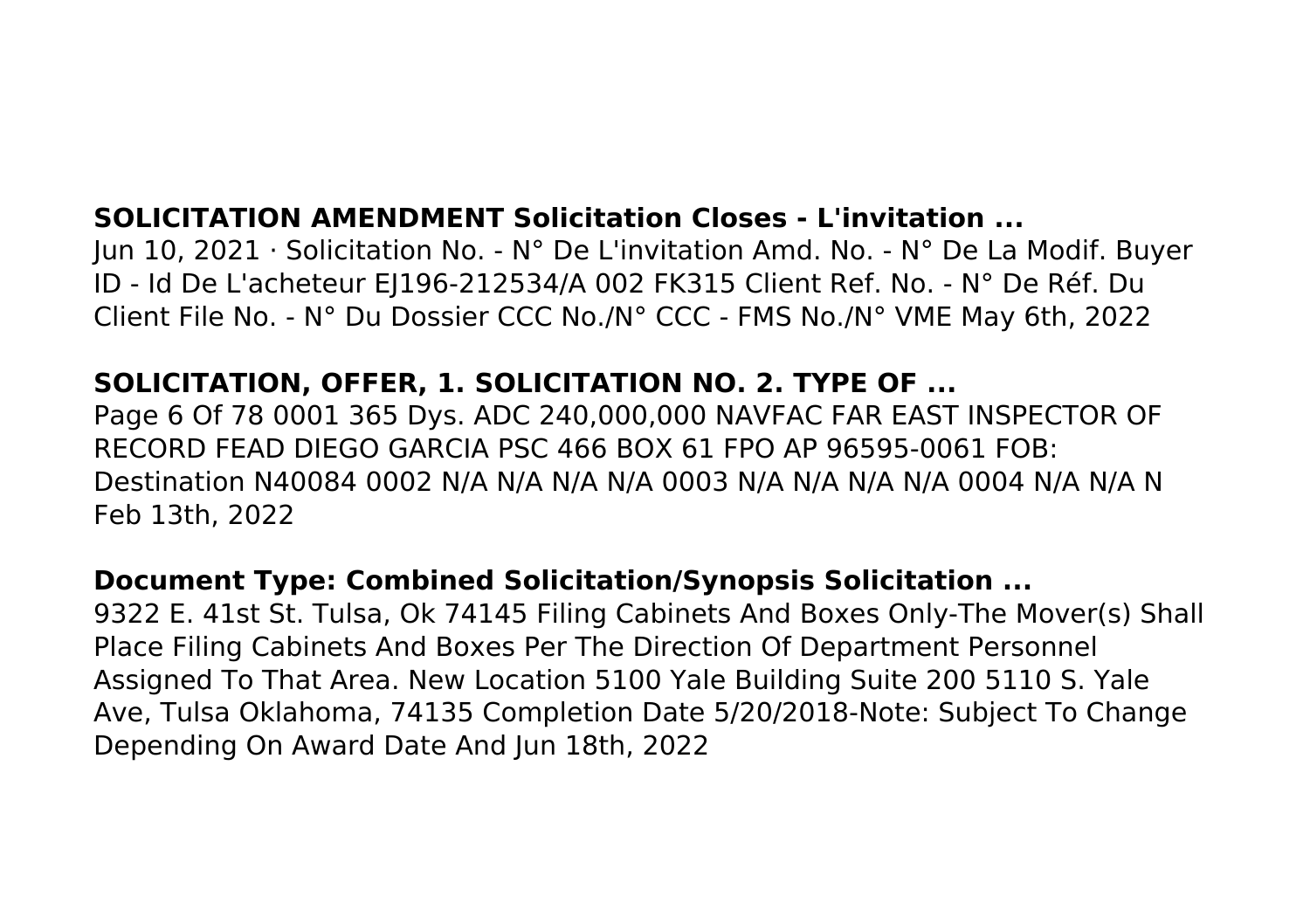# **SAINT OLAF CATHOLIC CHURC H • MINNEAPOLIS, …**

CHRISTMAS (NATIVITY OF THE LORD) A Holy Day But Not Of Obligation This Year Due To COVID-19. The 4:00 Pm Christmas Eve Mass Will Be Livestreamed On Our YouTube Channel And Facebook Page And Broadcast On MCN Cable Ch. 6 At 12:00 Am (Midnight) And 10:00 Am On Christmas Mar 10th, 2022

#### **CALENDAR & NOTICES The Cathedral Churc H**

Motet Exsultate Justi Ludovico Viadana Praise Your God, Ye Righteous, Rejoice And Sing, For The Lord Is Worthy To Be Praised. Raise Your Voices And Sound His Praise With Lute And Harp: Strike The Ten-stringed Psaltery Bravely. Tell Out His Praises, Declare His Glory: Sing Ye A New Song. O Sing Praises. Apr 14th, 2022

## **DUPAGE African Methodist Episcopal Churc African Methodist ...**

Linwood Johnson Avery Lambert Elaine Mass Patricia Mathis Yvonne Rogers Anderson Smith\* Rollie Steele\* Dr. Charles Sweet David Ware Renée Webb HUMAN RESOURCES COMMISSION Steve Doolittle, Chair Patrick Nanton, Acting ChairGarry Lewis Gwen Frasier Louis A. Garland, Jr. \*\* Michele Hubbard Rollie Steele Wes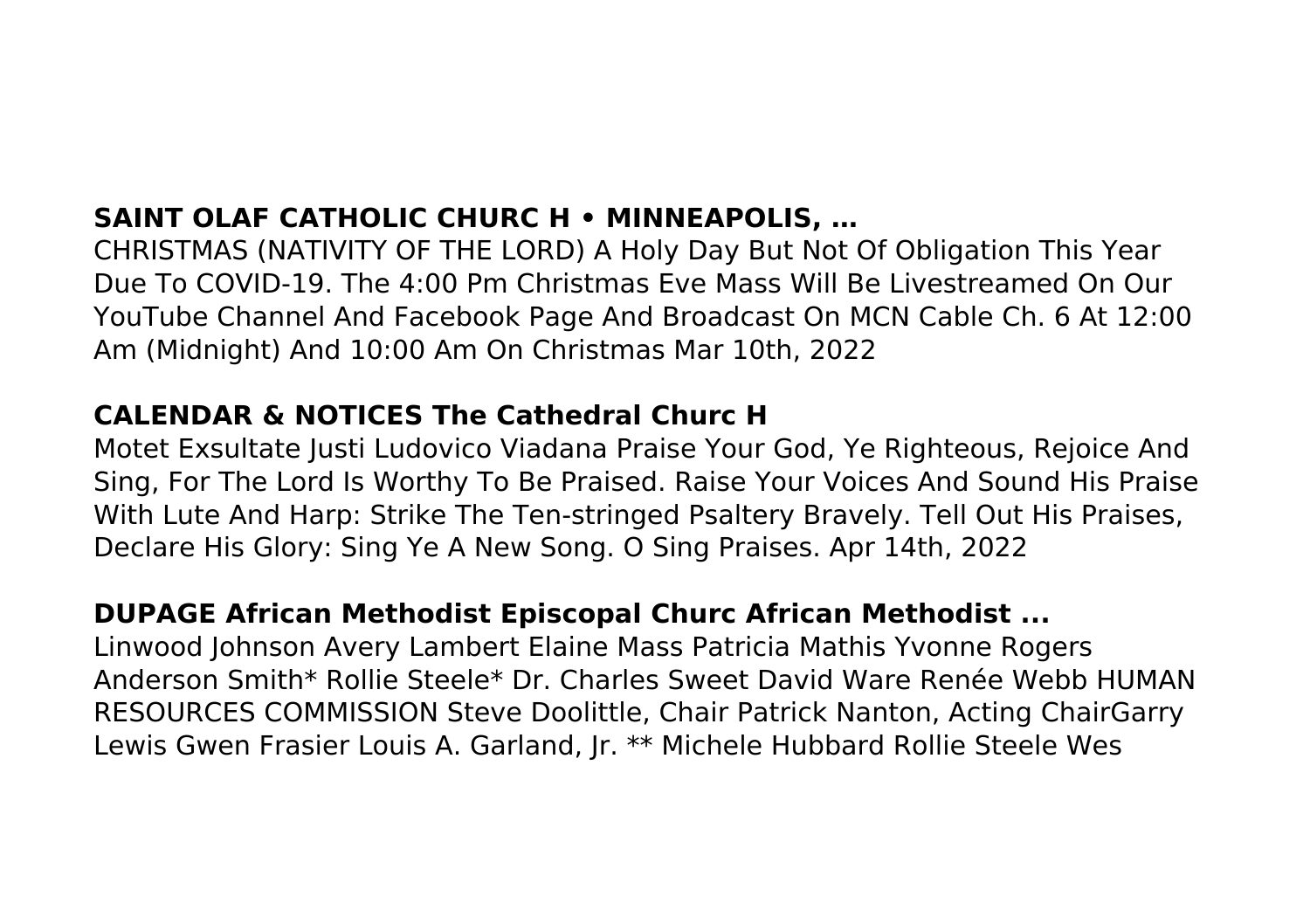Anderson Karen Barnes Patricia Blake Apr 17th, 2022

## **CHURC CHARLOTTE OF BEST THE I**

PRELUDE - THE BEST OF CHARLOTTE CHURCH All The Songs From The Album Arranged For Piano, Voice & Guitar. Urc . Complete Arrangements For Piano, Voice & Guitar. PIE JESU MY LAGAN LOVE IN TRUTINA PANIS ANGELICUS AMAZING GRACE JUST WAVE HELLO (Ford GlobalAnthem) LA PASTORELLA SHE Jan 16th, 2022

## **People-in-the-Churc - Merit Badge Knot**

Sep 21, 1996 · Highest-altitude Boy Scout Camp (1930 World Record). As Of 1930, The Highest Official Boy Scouts OfAmerica Scout Camp Continues To Be Camp Steiner At 10,400 Feet Above Sea Level In The Uinta Mountains Of Northern Utah. The Camp Was Acquired For The Boy Scouts In 1930. Today, More Than 55,000 Scouts Use The Facility Each Summer. (DN 2/6/02) May 9th, 2022

# **1 PARISH ADMINISTRATION ISSUE LlVING CHURC-----**

Does Not Hesitate To Pronounce The Name "Jesus" Wherein He Finds God - So Intimately That We Now Call God "Abba" (Gal. 4:6). Besides The Names Yahweh And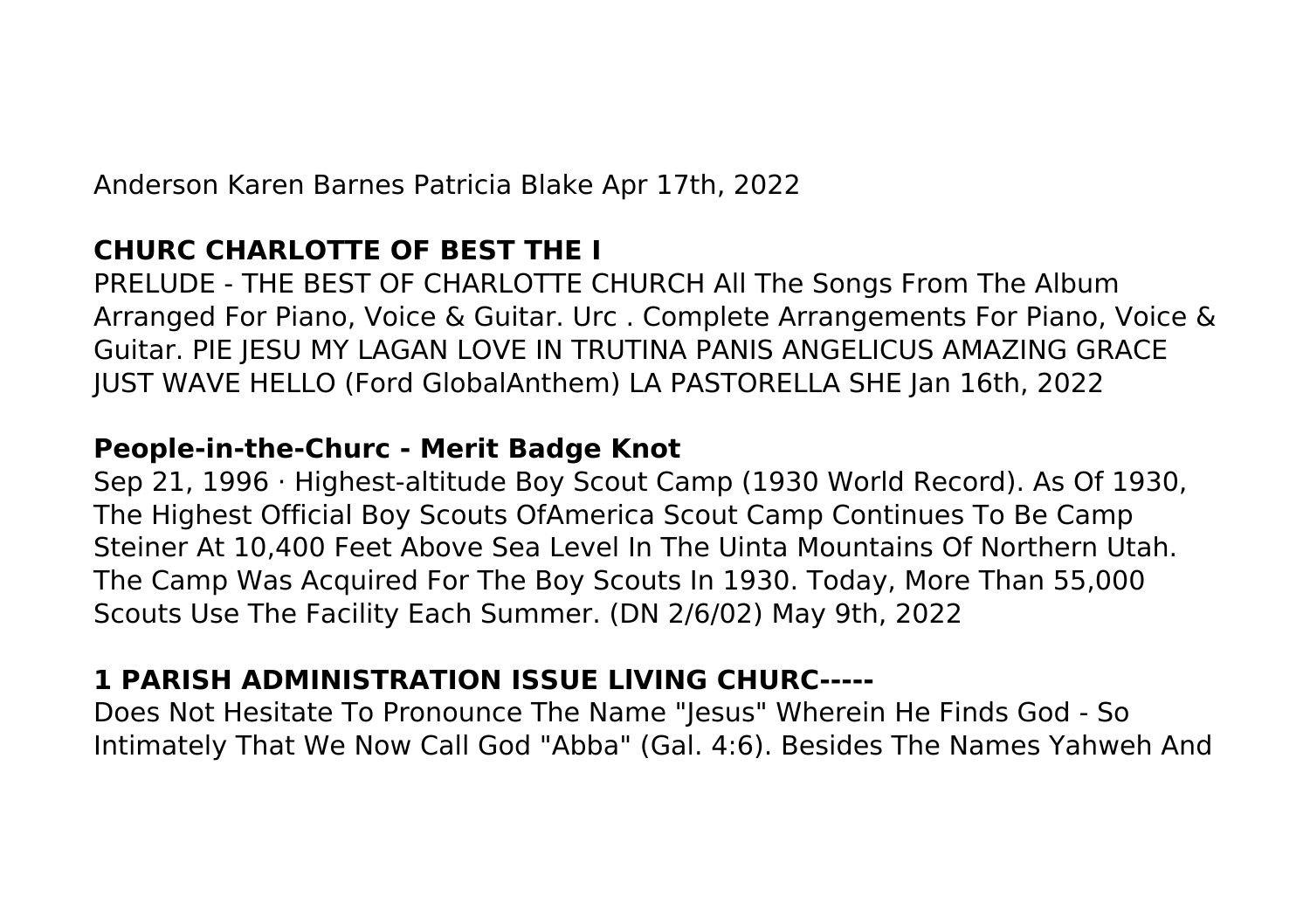Jesus , There Are Countless Other Holy Names Such As Emmanuel, God With Us. Calling On The Holy Names Puts Us In The Family That Enables Us To Nan1e May 12th, 2022

# **6 ISESSION S T U D Y G U D Churc H W I D E E**

Tim Keller Wrote A Book In 2009 Entitled Counterfeit Gods, Which Was The Genesis For This Study. Tim Keller Is A Gifted Writer Who Used His Incredible Mind To Speak About The Financial Crisis, Which Was Impacting His World At Th Feb 25th, 2022

# **H SURVIVEDTHE CHURC**

Soul Survivor Tel Is His Story, A Id ... Nd Such Beautiful Faith In Our Own Lives. Hilip Yancey Is One Of The Most Popular And Acclaimed Religious Writers ... Ave Maria Gratia Plena Dominus Tecum Benedicta Became Ame Maria Mar 6th, 2022

# **St. Christopher Roman Catholic Churc H**

Jan 24, 2016 · The 8-day Vigil Candles That Burn Next To The St. Christopher Statue In Our Narthex Are A Prayer. As A Candle Burns, The Prayer Intention With Which It Is Lit Is Remembered Throughout The Duration Of The Candle. If You Would Like To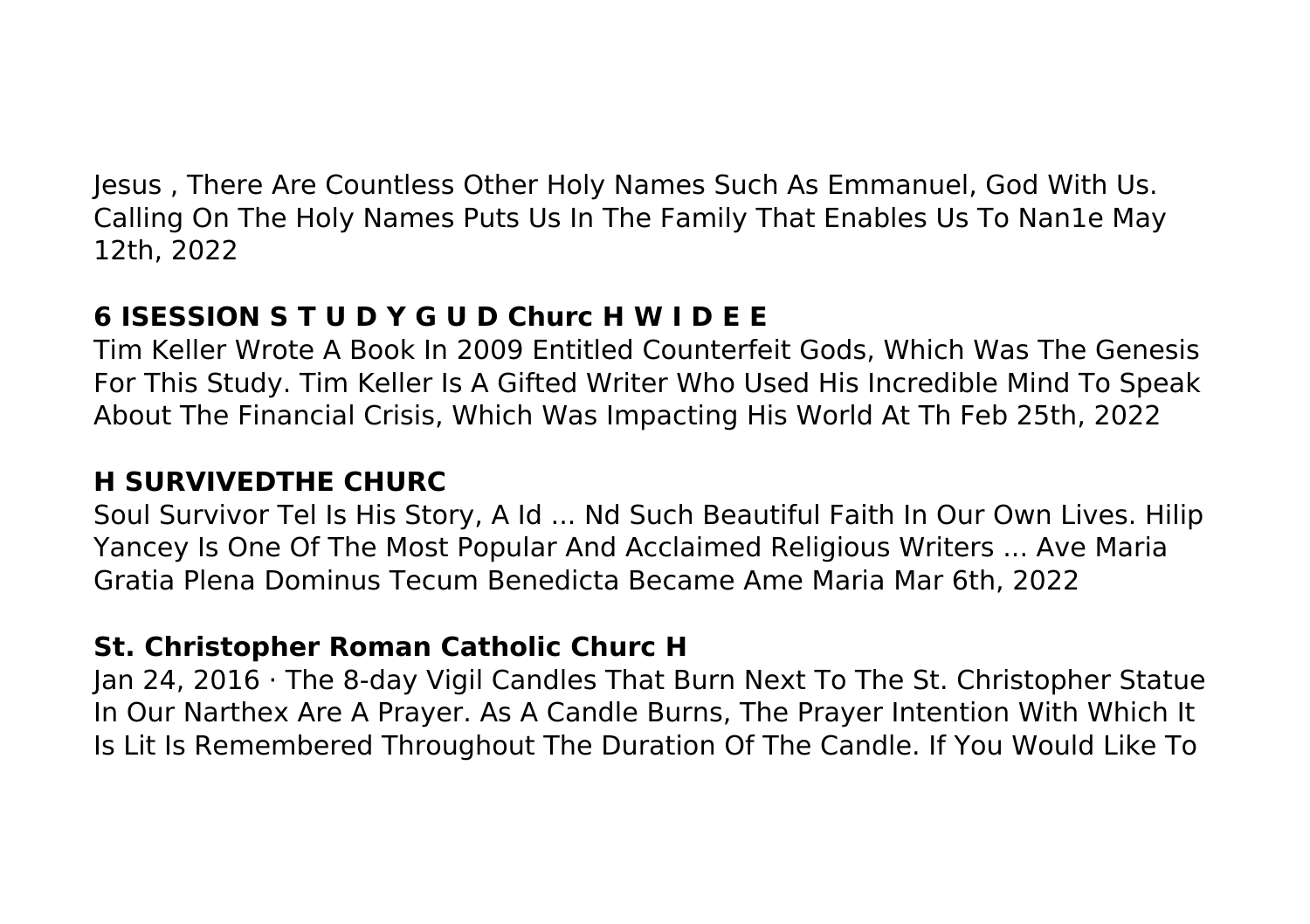Donate For A Prayer Or Intention, A Donation Of \$20 Will Cover T May 11th, 2022

## **HANDBOOK ON LAWYER ADVERTISING & SOLICITATION**

Jane Smith, Attorney At Law. Graduated Cum Laude From . The University Of Florida Law School, 1991 . Admitted To The Florida Bar 1991 . SMITH & SMITH, P.A. 123 Any Street Any Town, Florida 33333 (555) 555-5555 (800) 555-1212. Www/yoururlhere.com Apr 18th, 2022

## **Attorney Advertising, Solicitation, And Professional Notices**

Means That Lawyers May Ethically Obtain Business By Giving Speeches And Writing Articles About Law. Q. May I Send Articles, Updates Or Speeches I Have Written To Prospective Clients? A. If The Primary Purpose Of The Communication Is The Retention Of The Lawyer Or Law Firm, The Communication I Apr 22th, 2022

# **HANDBOOK ON LAWYER ADVERTISING AND SOLICITATION**

Aug 19, 2020 · Advertise To Provide Legal Services In Florida When They Are Authorized By Other Law To Provide Those Services In Florida, Such As Lawyers Who Are Authorized By Federal Law To Practice Before The Citizenship And Immigration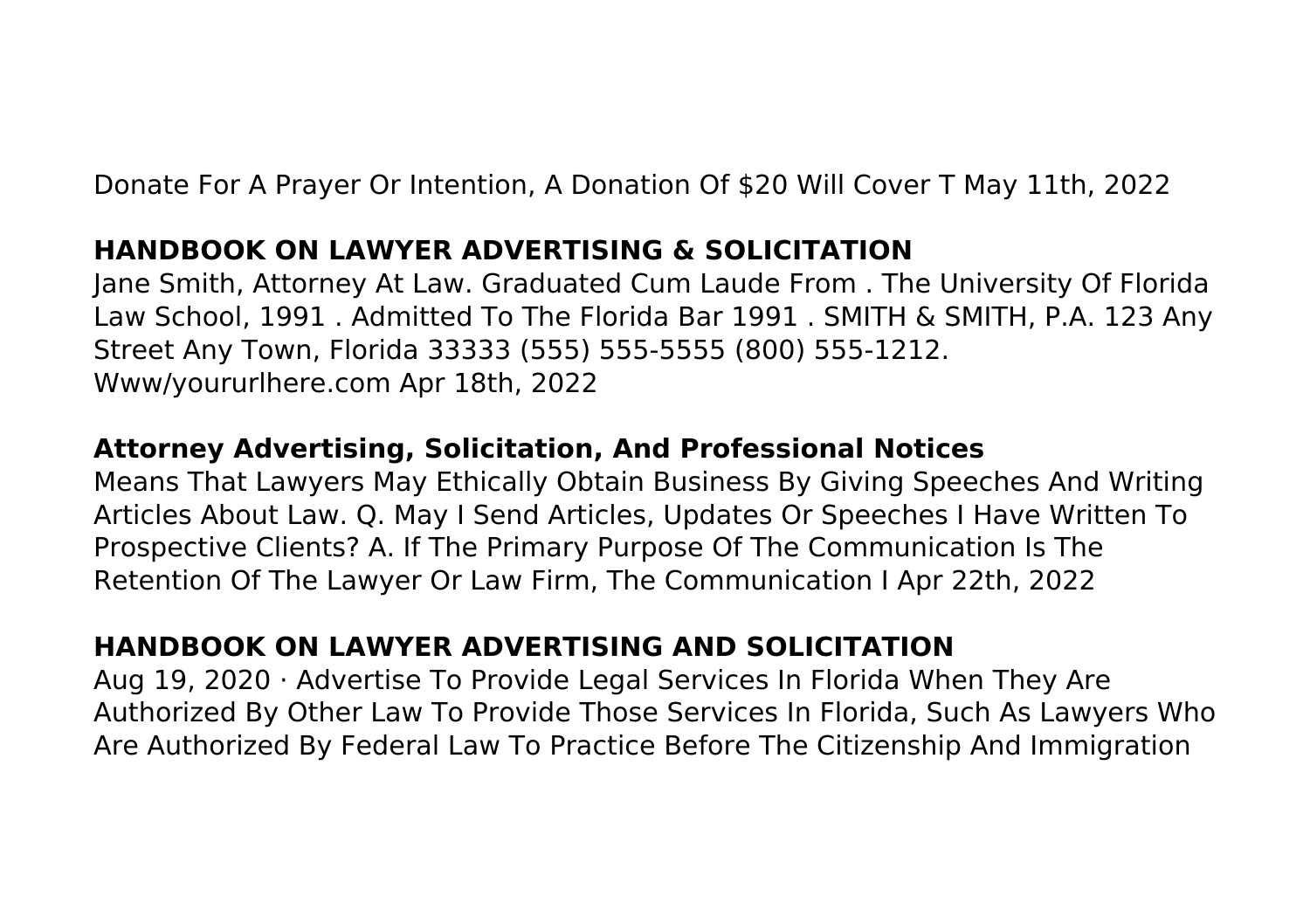Ser Apr 10th, 2022

## **TEXAS RULES For ADVERTISING & SOLICITATION**

Rule 7.01 Firm Names And Letterheads (b) A Firm With Offices In More Than One Jurisdiction May Use The Same Name In Each Jurisdiction, But Identification Of The Lawyers In An Office Of The Firm Shall Indicate The Jurisdictional Limitations On Those Not Licensed To Apr 5th, 2022

# **14.1 ADVERTISING SALES LETTER TEMPLATE**

14.1 ADVERTISING SALES LETTER TEMPLATE. Letterhead [Conference Or IE Depar Apr 10th, 2022

# **A SPECIAL ADVERTISING SECTION A SPECIAL ADVERTISING ...**

2019 EDITION THE DEFINITIVE GUIDE TO LEGAL REPRESENTATION Litigation ™ FLORIDA MIAMI Maria Isabel (Mary) Hoelle M S. Hoelle Is A Founding And Comanaging Partner Of Lombana Hoelle Trial Law. With Over 70-years Of Combined Trial Experience, The Firm Provides Cost Effective And Results Oriented Legal Services To Individuals And Businesses. Jan 21th, 2022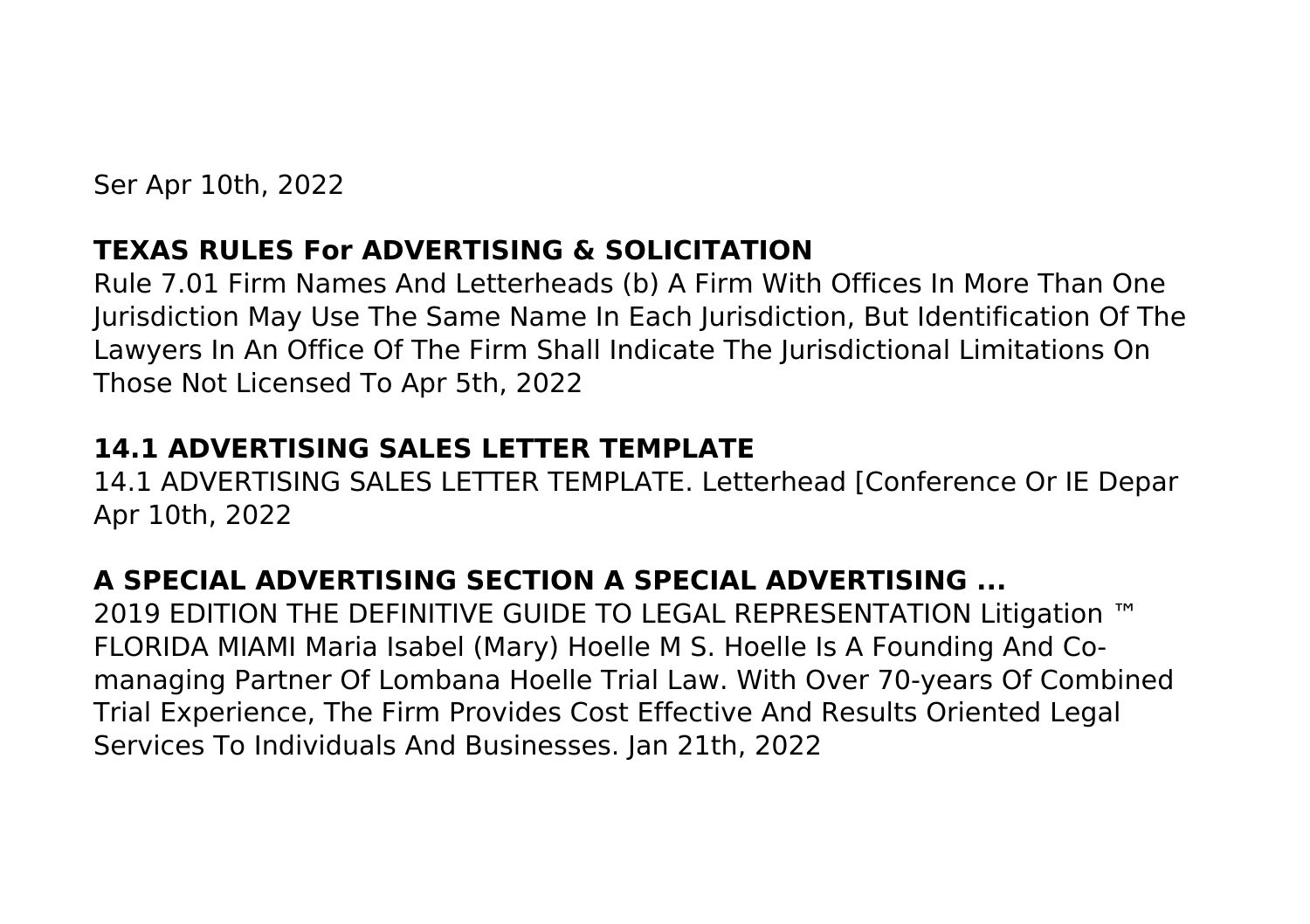# **PRINT MEDIA. DIGITAL ADVERTISING ADVERTISING …**

24. Holiday Card 25. Invitation 26. Media Kit 27. Postcard 28. Poster 29. Specialty Item 30. Packaging 31. T-Shirt 32. Other **INTEGRATED MARKETING (Provide** Materials And/or Explanation If Necessary)(entry Fee For Categories 33-39 Is \$185) 33c. Integrated Marketing Materials 34c. In Jan 17th, 2022

## **SPECIAL ADVERTISING SECTION OF ADVERTISING AGE …**

Target, While Yielding A \$10 Donation To The Red Cross. More Than 99,600 Starter Kits Have Been Sold,resulting In A Contribution Of More Than \$1 Mil-lion. More Than 200 Media Placements Occurred During The Item's First Month, And 117 Million Media Impressions Were Generated In 2006. BEST HEALTH CAMPAI Feb 14th, 2022

## **ADVERTISING ADVERTISING DEADLINES: Monday, 10 A.m. …**

Nov 06, 2013 · Lewiston ID 83501 (pref-ered), Or Idaho County Free Press 900 W. Main Grangeville ID 83530 DELIVERY Hours Are Monday Through Thursday, 8 A.m. Until 5 P.m., Friday 8 A.m. To 3 P.m. At Either Location. Please Make Insertion Reservations 10 Days Prior. ADVERTISING DEADLINES: Monday, 10 A.m. Prior